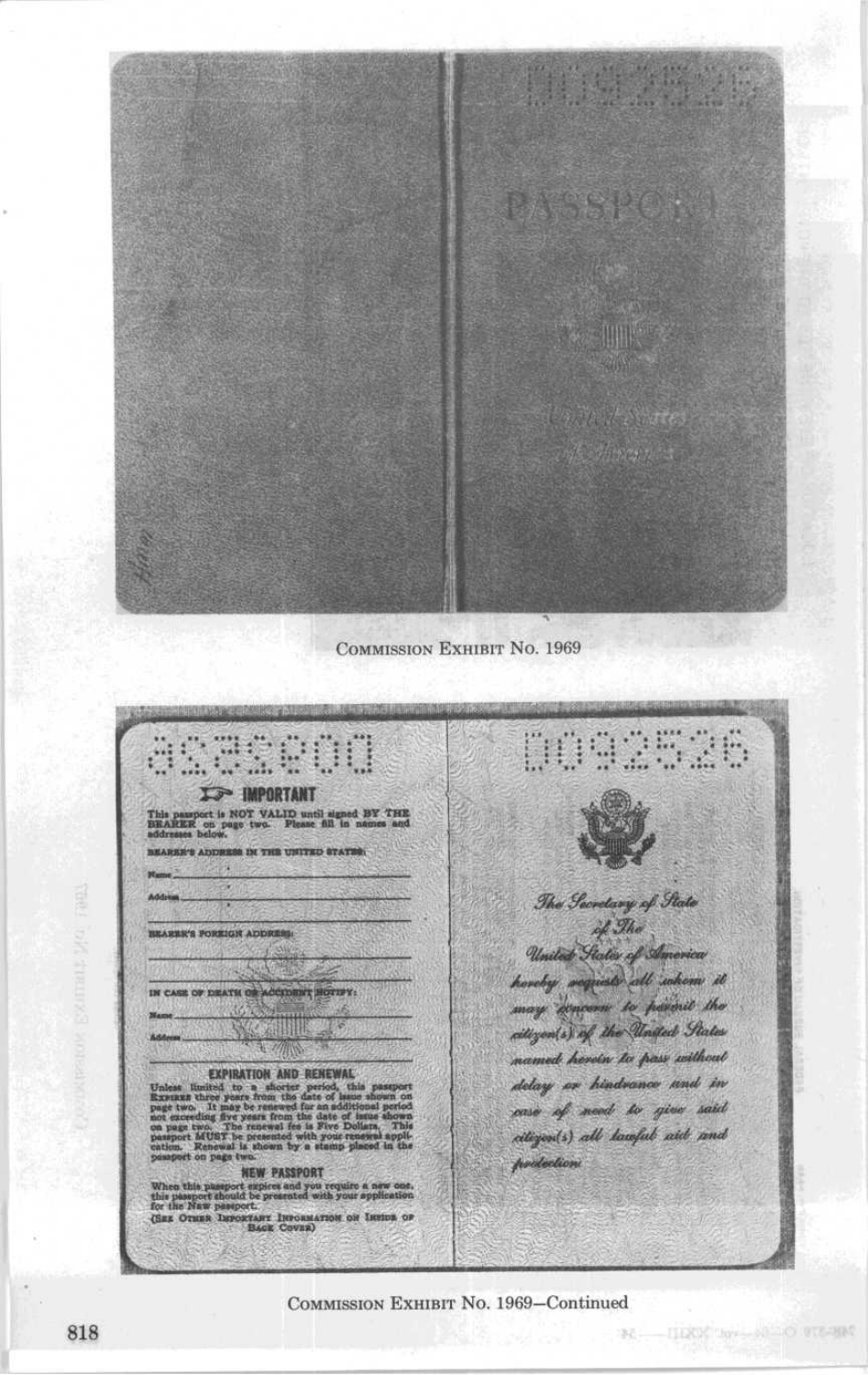<u>Kachego</u> 0092526 J Алтиантов, Апоннок ов Метналюе ов Езгииз и Римнитар.<br>Are Uscovicial Chasce With Ravers This Passport Isvand. Unicas Oriento Haures Neuron Lines<br>Tum Passoor: Expinsi Tizza Yaasa Paok Issua Dava.<br>Iy Ramawao, It Expinse Pres Yaasa Paok Issua Dava. LOUISIANA. SWINDADA XIMOR INIANA **BROW BRYWHACH**  $\overline{1}$ **Tain** VRADIOHA **Read LEE HARVEY OSWALD DCTOBER 18, 1959** H. Oshire п **IMPORTANT** WARNINGŀ  $\times$  $\overline{\times}$ ×  $\sqrt{5}$ 5  $\overline{\mathbf{x}}$ 

COMMISSION EXHIBIT No. 1969-Continued



COMMISSION EXHIBIT No. 1969-Continued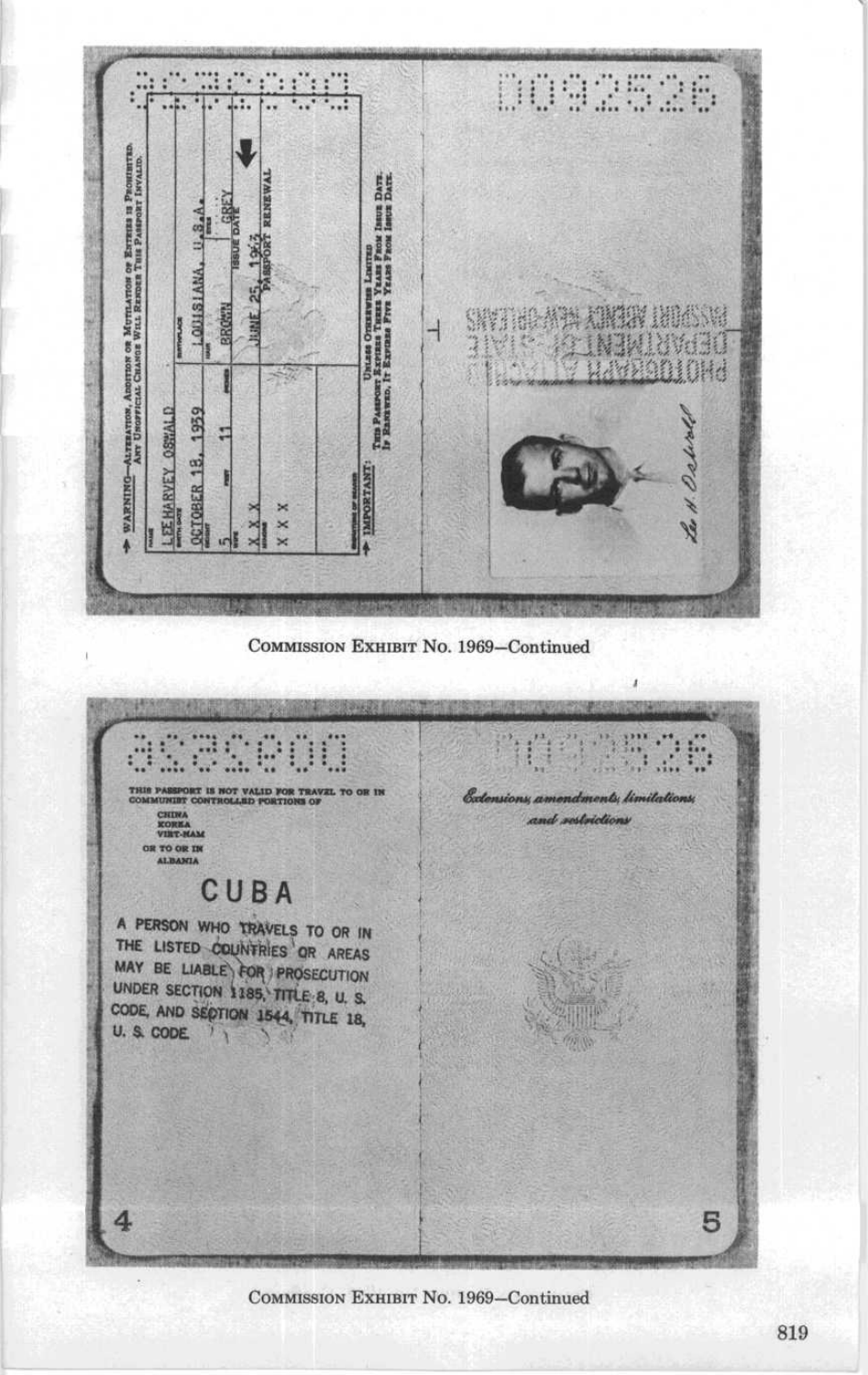

COMMISSION EXHIBIT No. 1969-Continued



COMMISSION EXHIBIT No. 1969-Continued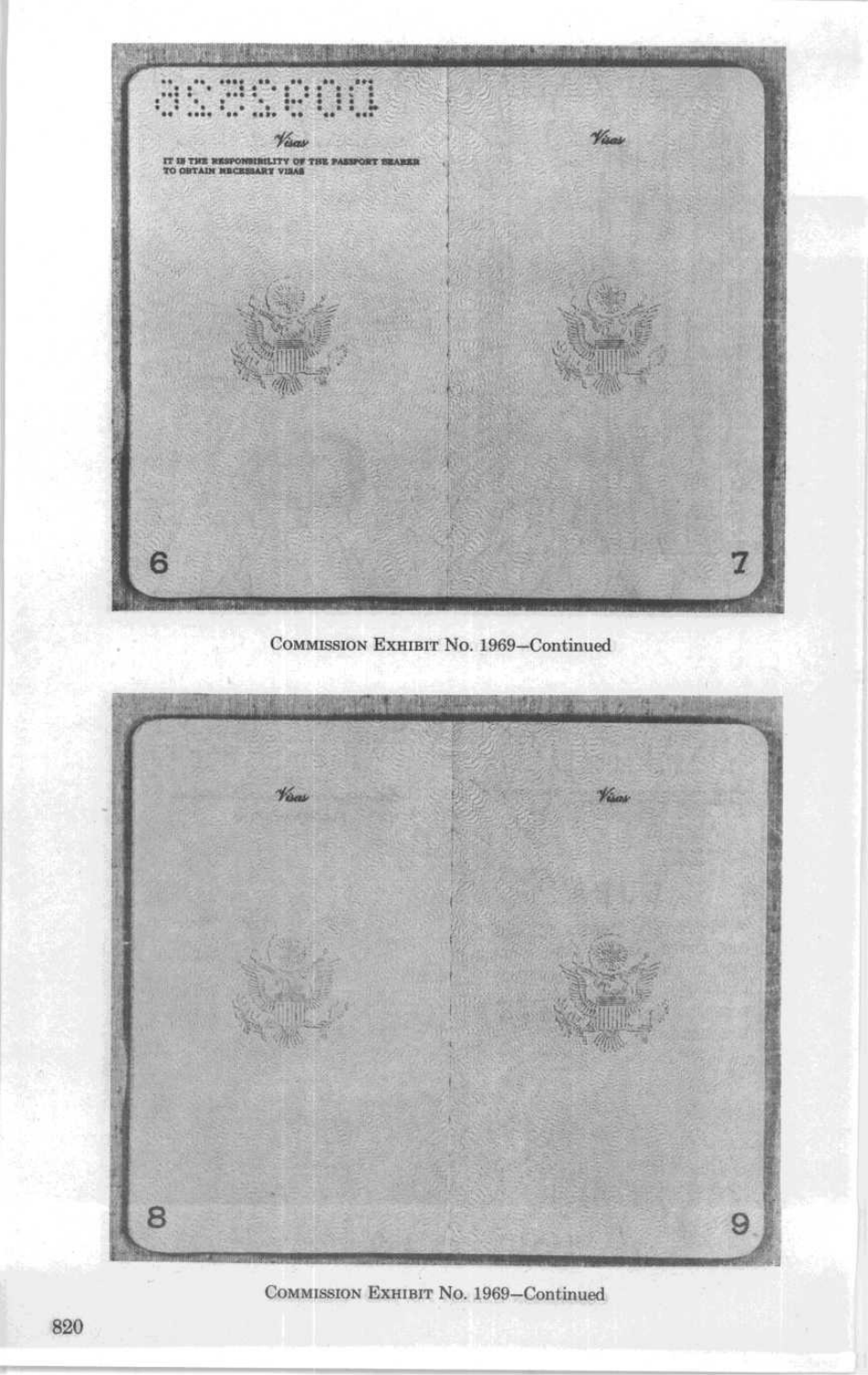

COMMISSION EXHIBIT NO. 1969-Continued



COMMISSION EXHIBIT NO. 1969-Continued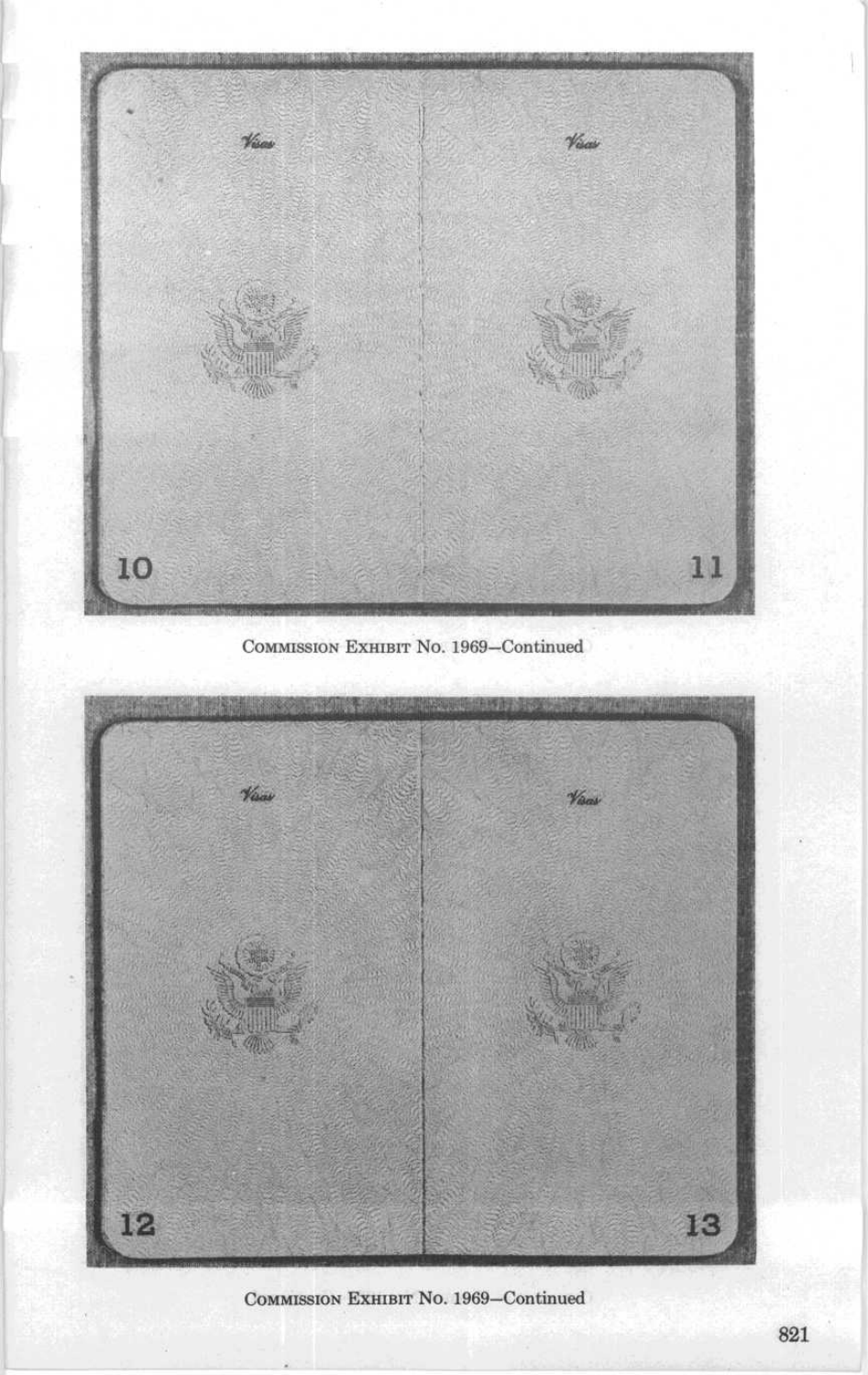

COMMISSION EXHIBIT No. 1969-Continued



COMMISSION EXHIBIT No. 1969-Continued